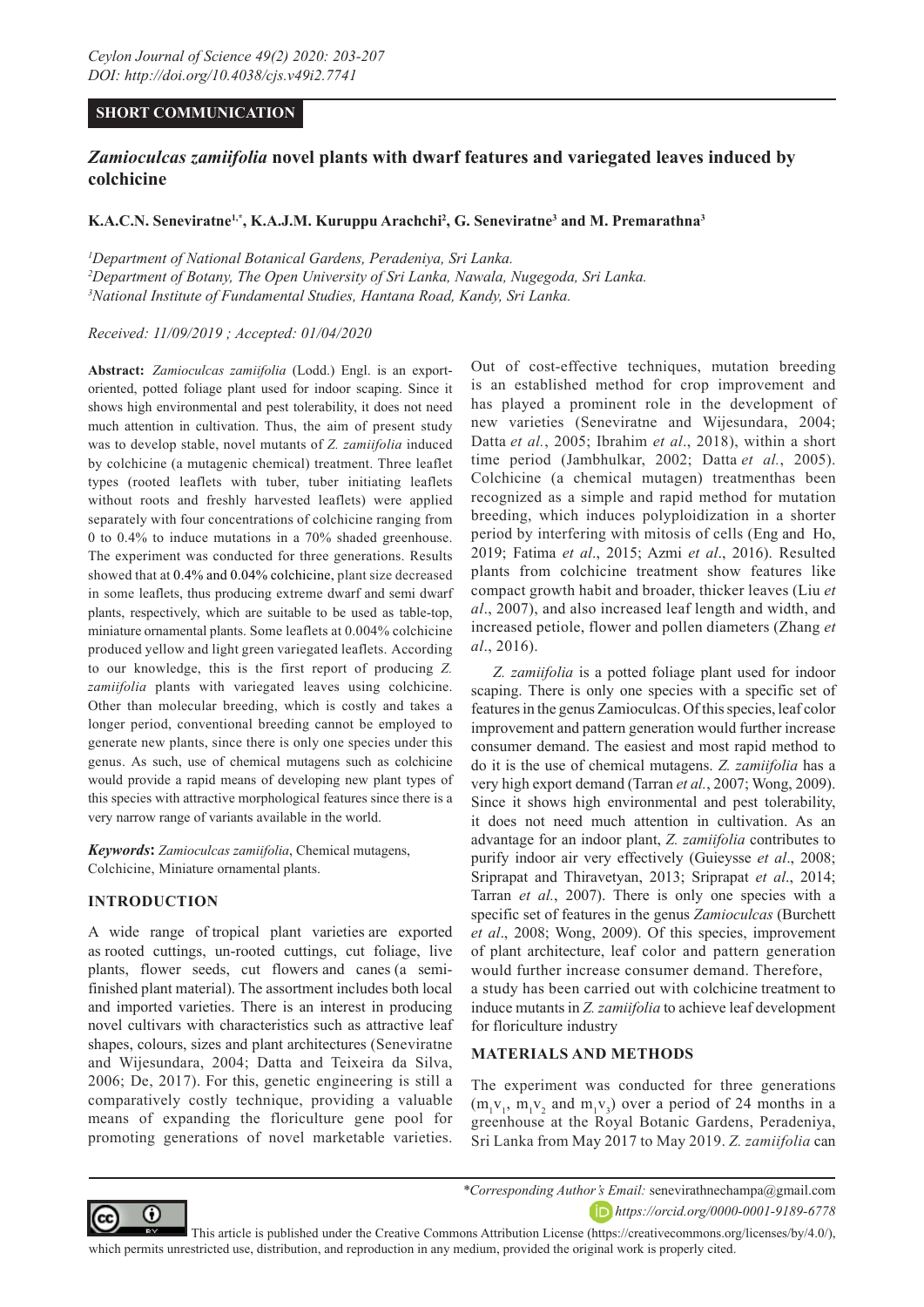be propagated vegetatively using leaflets with petiole bases (Seneviratne *et al*., 2013; Irga *et al*., 2016; Thongkham and Phavaphutanon, 2018). Three types of basal leaflets were selected for this study; 60 day–old rooted leaflets with tuber, 14 day-old tuber initiating leaflets without roots, and freshly harvested leaflets leaving ca. 0.5 cm of petiole. They were wrapped with cotton wool and dipped in different concentrations of colchicine solutions (50 ml each; 0, 0.004, 0.04 and 0.4%) (Seneviratne *et al*., 2013). Treated samples were removed at two different time periods (24 and 48 h; Seneviratne *et al*., 2013) from the solutions. Then, they were washed thoroughly with distilled water and transplanted into 11 cm diameter plastic pots containing 1:1 (v/v) sand and coir dust and placed under a 70% shaded greenhouse. After one month once rhizomes start to appear, they were transplanted individually into 2 inch pots containing a moistened mixture of river sand, coir dust and compost  $(1:1:1, v/v/v)$ . This represented the first generation  $(m_1v_1)$ .

Morphological characters were observed for a period of six months. Plants with attractive foliar variations and plant architecture (extreme dwarf, dwarf and variegated leaflet) were selected for planting in subsequent generations. Thus, after six months from planting, the attractive plants were replanted in 2 inch pots containing above potting mediumin a 70% shaded greenhouse for  $m_1v_2$  and  $m_1v_3$ .

The colchicine treatments were applied as mentioned above to all leaflet types, and they were arranged in a Completely Randomized Design (CRD) with 65 replicates for each type of leaflet in  $m_1v_1$ . Number of plants produced per leaflet (sprout number), total root length, plant fresh weight, plant height, chlorophyll content and leaflet number per plant were recorded. Data were statistically analyzed using GLM procedure and means were separated with Tukey's HSD test (SAS, 1999).

## **RESULTS AND DISCUSSION**

Total numbers of plants of  $m_1v_1$ ,  $m_1v_2$  and  $m_1v_3$  were 195, 26 and 26, respectively. Colchicine treated plants exhibited different responses, depending on concentration used (Table 1).

Colchicine treatments over 24 h (i.e. 48 h) led to death of all leaflets showing symptoms of toxicity (Manzoor, 2016). At 0.4% colchicine, plant height and fresh weight decreased significantly ( $P < 0.05$ ) in the rooted leaflets as well as leaflets with tuber (ca. 20% out of 65 leaflets), thus producing extreme dwarf plants (height reductions compared to the control were 76% and 95% of rooted leaflets and leaflets with tuber, respectively), which are suitable to be used as table-top, miniature ornamental plants (Fig. 1a).

Breuer *et al*. (2007) also reported a similar observation with Arabidopsis where extreme dwarf mutants were resulted upon colchicine treatment. Further, the leaflet with tuber at 0.04% colchicine produced semi dwarf plants (ca. 12% out of 65 leaflets) with small, succulent leaves (Fig. 1b). Their height reduction compared to the control was 28%. This observation is in agreement with

the report by Seneviratne and Wijesundara (2004), who succeeded in producing such dwarf plants of African violet treated with 0.05% colchicine for 18 h. Stunting and death of growing points occurred in two cultivars of zinnia (*Zinnia violacea*) with colchicine application (Gu, 2015). Colchicine-induced dwarfing in auto tetraploid is reported to be regulated by hormones like indole acetic acid and brassinosteroid (Ma *et al*., 2016). In the present study, even the lowest concentration of 0.004% colchicine significantly reduced root length of rooted leaflets, and tuber circumference of both the rooted leaflets and the freshly harvested leaflets ( $P < 0.05$ ). The reduced plant parameters could be due to lowered internal auxin concentration with colchicine application, which leads to decreased sizes of plant parts (Aisyah and Marwoto, 2001; Seneviratne and Wijesundara, 2004). Generally, colchicine treatment of plant parts having emerging roots is more effective than those having dry and mature tissues, because large numbers of tetraploid plants are produced by penetrating colchicine through soft tissues (Lehrer *et al*., 2008; Pirkoohi *et al*., 2011). This can explain variations of response of different leaflet types to colchicine in our study. Total leaf number and sprout number did not change significantly with the colchicine application.

The highest colchicine concentration of 0.4% significantly lowered chlorophyll content of the rooted leaflets ( $P < 0.05$ , Table 1). In agreement with this study, colchicine treatment produced albino plants with significantly low chlorophyll content in pineapple (Mujib, 2005). In our study, the leaflet with callus at 0.004% colchicine produced yellow and light green variegated leaflets (ca. 2% out of 65 leaflets) (Fig.1c). It has been reported that polyploidy beyond tetraploid produces variability in colour intensities and shapes of coloration in leaves (Jadrná *et al*., 2011), possibly due to disintegration of thylakoid membrane system in polyploid plants (Xu *et al*., 2010). All the plant variants in the present study were stable for the three generations tested.

According to our knowledge, this is the first report of producing plants with variegated leaves of *Z. zamiifolia* using colchicine. Other than molecular breeding, which is costly and takes a longer period, conventional breeding cannot be employed to generate new plants, since there is only one species of this genus. As such, developing new plant types of this species using colchicine etc. should be employed rapidly since there is a very narrow range of variants available in the world.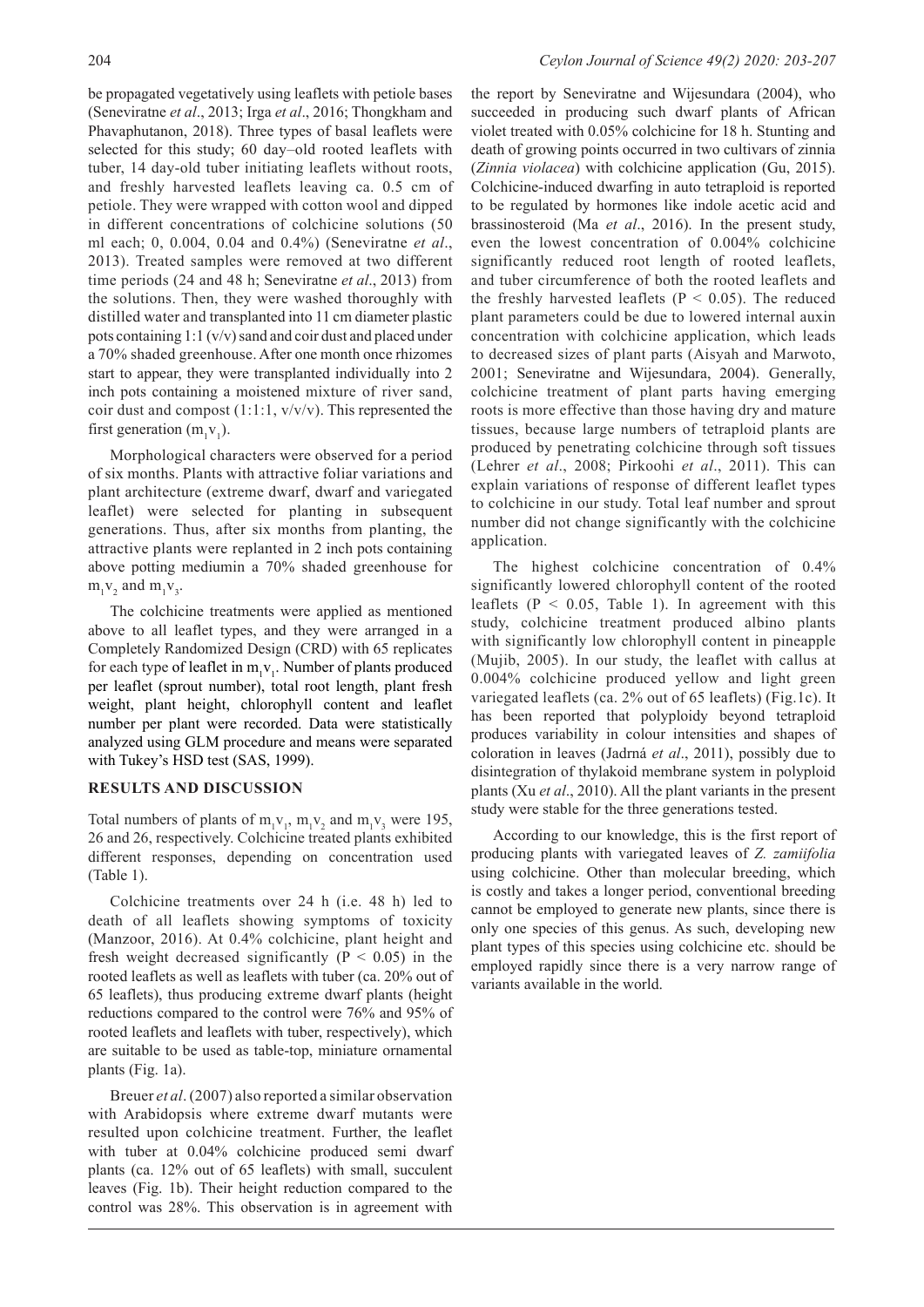**Table 1:** Plant parameters of *Z. zamiifolia* when different leaflet types were treated with different concentrations of colchicine for 24 hours in the first generation  $(m_1v_1)$ .

| Colchicine<br>concentration $(\% )$ | <b>Leaflet type</b>                       |                       |                                 |
|-------------------------------------|-------------------------------------------|-----------------------|---------------------------------|
|                                     | <b>Rooted</b><br>leaflet<br>with<br>tuber | Leaflet<br>with tuber | Freshly<br>harvested<br>leaflet |
| Plant height (cm)                   |                                           |                       |                                 |
| 0.4                                 | 2.9cd                                     | 0.6d                  | 11.9a                           |
| 0.04                                | 9.7ab                                     | 9.6ab                 | 8.7ab                           |
| 0.004                               | 11.7a                                     | 6.2bc                 | 1.4d                            |
| 0 (distilled water)                 | 12.2a                                     | 13.3a                 | 12.4a                           |
| $MSD(0.05) = 4.76$                  |                                           |                       |                                 |
| $CV(^{0}/_{0})=26.0$                |                                           |                       |                                 |
| Total root length (cm)              |                                           |                       |                                 |
| 0.4                                 | 15.3 <sub>b</sub>                         | 26.1 <sub>b</sub>     | 27.4b                           |
| 0.04                                | 20.8b                                     | 25.2 <sub>b</sub>     | 26.0 <sub>b</sub>               |
| 0.004                               | 19.9 <sub>b</sub>                         | 21.5 <sub>b</sub>     | 19.3 <sub>b</sub>               |
| 0 (distilled water)                 | 59.4a                                     | 25.9b                 | 60.7 <sub>b</sub>               |
| $MSD (0.05) = 15.40$                |                                           |                       |                                 |
| $CV(%) = 24.2$                      |                                           |                       |                                 |
| Tuber circumference (cm)            |                                           |                       |                                 |
| 0.4                                 | 7.2 <sub>b</sub>                          | 7.0 <sub>b</sub>      | 6.6 <sub>b</sub>                |
| 0.04                                | 9.2 <sub>b</sub>                          | 8.8b                  | 8.9b                            |
| 0.004                               | 7.5b                                      | 9.5 <sub>b</sub>      | 8.6b                            |
| 0 (distilled water)                 | 14.0a                                     | 6.5 <sub>b</sub>      | 13.1a                           |
| $MSD (0.05) = 3.13$                 |                                           |                       |                                 |
| $CV(%) = 16.1$                      |                                           |                       |                                 |
| Plant fresh weight (g)              |                                           |                       |                                 |
| 0.4                                 | 3.9 <sub>b</sub>                          | 4.0 <sub>b</sub>      | 11.6a                           |
| 0.04                                | 13.2a                                     | 10.1ab                | 9.6ab                           |
| 0.004                               | 9.9ab                                     | 10.6a                 | 11.5a                           |
| 0 (distilled water)                 | 13.7a                                     | 12.4a                 | 13.8a                           |
| $MSD (0.05) = 6.39$                 |                                           |                       |                                 |
| $CV(%) = 28.3$                      |                                           |                       |                                 |
| Chlorophyll content (spad)          |                                           |                       |                                 |
| 0.4                                 | 30.3bc                                    | no leaves             | 48.8a                           |
| 0.04                                | 42.5ab                                    | 40.4abc               | 36.0abc                         |
| 0.004                               | 38.9abc                                   | 29.5bc                | 25.2c                           |
| 0 (distilled water)                 | 47.7a                                     | 49.1a                 | 49.1a                           |
| $MSD(0.05) = 16.39$                 |                                           |                       |                                 |
| $CV(%) = 19.1$                      |                                           |                       |                                 |

Values in the same column followed by the same letter are not significantly different at 5% probability level, according to Tukey's HSD test. MSD = minimum significant difference. CV = coefficient of variation.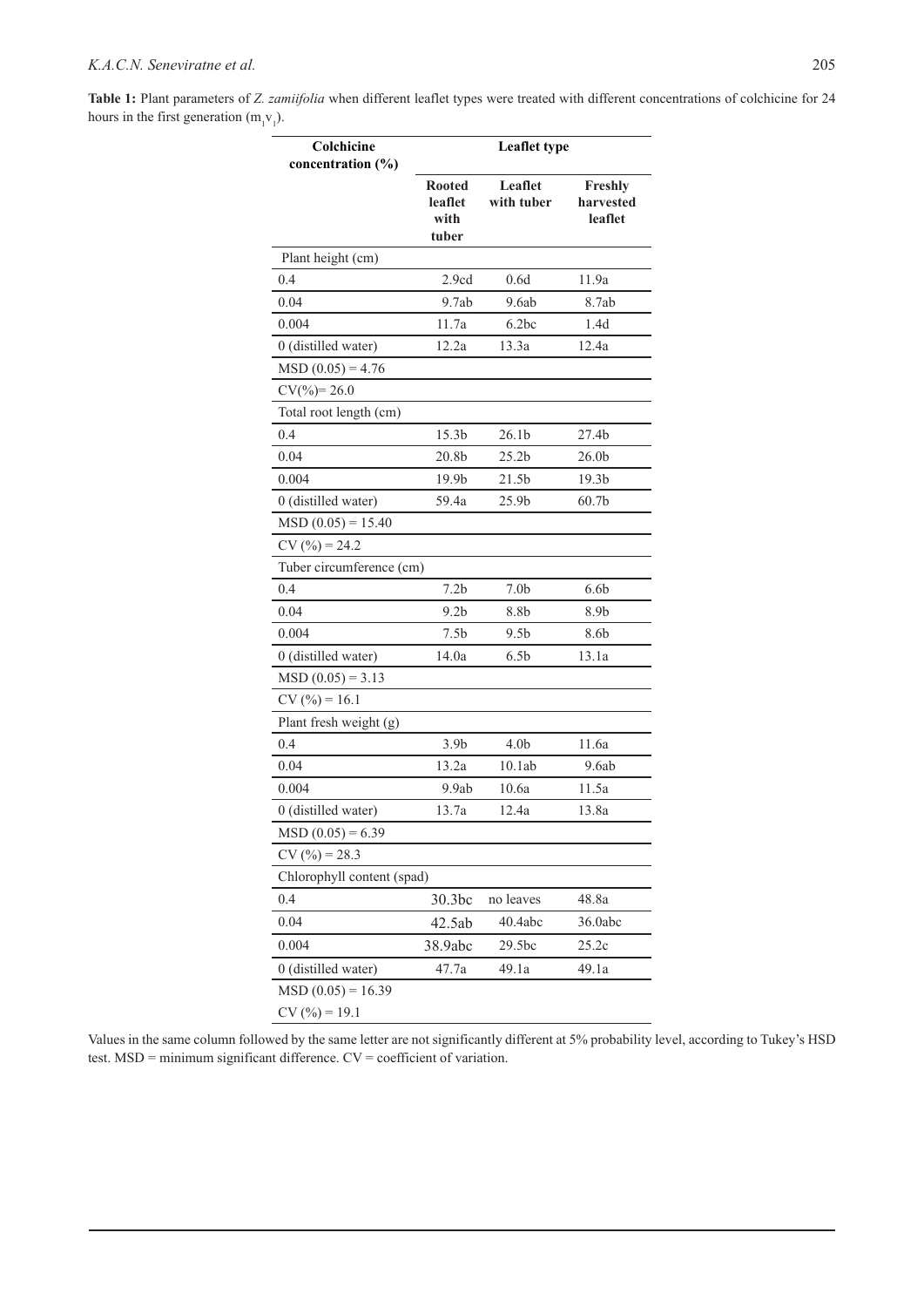

**Figure 1:** Outcomes after application of different concentrations of colchicine for 24 hours to *Zamioculcas zamiifolia* leaflets with callus, and growing them for six months in a 70% shaded greenhouse. a) 0.4%, b) 0.04%, c) 0.004% and d) 0% (distilled water control, original plant).

#### **CONCLUSION**

Attractive variants of *Z. zamiifolia* viz. dwarf plants and plants with variegated leaflets were produced within one year using colchicine treatments in the present study. Availability of only one species under this genus restricts the use of conventional breeding methods to generate new variants of this plant. Modern breeding techniques like genetic engineering can also be applied, but they are costly and more importantly take a longer period to produce new variants. Chemical mutagenesis provides a relatively low cost and rapid way of generating new plants with attractive features to the floriculture industry.

#### **ACKNOWLEDGEMENTS**

We thank Mr. M.M.D.J. Senaratne, Deputy Director, Research and Development unit, and Dr. S. A., Krishnaraja, Director General, Department of the National Botanic Gardens, Peradeniya, Sri Lanka for guidance and partial financial support for the study.

### **DECLARATION OF COLFLICT OF INTEREST**

Authors declare no conflict of interest.

#### **REFERENCES**

- Aisyah, S.I. and Marwoto, B. (2001). Induced mutation of Chrysant (*Dendranthema grandiflora* Tzvelev) through plantlet irradiation. *Proceedings of SEAG Symposium.*  Los Banos, the Philippines.
- Breuer, C., Stacey, N.J., West, C.E., Zhao, Y., Chory, J., Tsukaya, H., Azumi, Y., Maxwel, I. A., Roberts, K. and Sugimoto-Shirasu, K. (2007). BIN4, a novel component of the plant DNA topoisomerase VI complex, is required for endo-reduplication in Arabidopsis. *The Plant Cell*  **19**(11): 3655-3668.
- Burchett, M., Torpy, F. and Tarran, J. (2008). Interior plants for sustainable facility ecology and workplace productivity. *Proceedings of Ideaction'08 - Enabling Sustainable Communities; 7-9 May 2008, Gold Coast, Queensland*.
- Datta, S.K. and da Silva. J.A.T. (2006). Role of induced mutagenesis for development of new flower colour

and type in ornamentals. In: J.A.T. Da Silva (ed), *Floriculture, Ornamentals and Plant Biotechnology: Advances and Topical Issues*. Vol. 1. Global Science Books Ltd., Middlesex, Pp. 640-645.

- Datta, S.K., Misra, P. and Mandal, A.K.A. (2005). In-vitro mutagenesis-a quick method for establishment of solid mutant in chrysanthemum. *Current Science* **88**: 155- 158.
- De, L.C. (2017). Improvement of ornamental plants-a review. *International Journal of Horticulture* **7**: 180- 204.
- Eng, W.H. and Ho, W.S. (2019). Polyploidization using colchicine in horticultural plants: A review. *Scientia Horticulturae* **246**: 604-617.
- Gu, Y. (2015). Cut flower productivity and economic analysis, polyploidy induction in two Zinnia varieties, Zinnia pollination mechanisms and DNA content of Zinnia species. Master's Thesis, North Carolina State University, Raleigh, NC, USA.
- Guieysse, B., Hort, C., Platel, V., Munoz, R., Ondarts, M. and Revah, S. (2008). Biological treatment of indoor air for VOC removal.Potential and challenges. *Biotechnology Advances* **26**(5): 398-410.
- Ibrahim, R., Ahmad, Z., Salleh, S., Hassan, A.A. and Ariffin, S. (2018). Mutation Breeding in Ornamentals, *volume 11.Ornamental Crops,* 1<sup>st</sup> Edition, Springer. Cham.
- Irga, P.J., Pettit, T.J. and Torpy, F.R. (2018). The phytoremediation of indoor air pollution: a review on the technology development from the potted plant through to functional green wall bio- filters. *Reviews in Environmental Science and Bio-Technology* **17**(2): 395-415.
- Jadrná, P., Plavcová, O. and Kobza, F. (2011). Morphological changes in colchicine--treated Pelargonium × hortorum LH Bailey greenhouse plants. *Horticultural Science* **37**(1): 27-33.
- Jambhulkar, S.J. (2002). An extreme dwarf mutant in sunflower. *Current Science* **83**(2): 116-116.
- Lehrer, J.M., Brand, M.H. and Lubell, J.D. (2008). Induction of tetraploidy in meristematically active